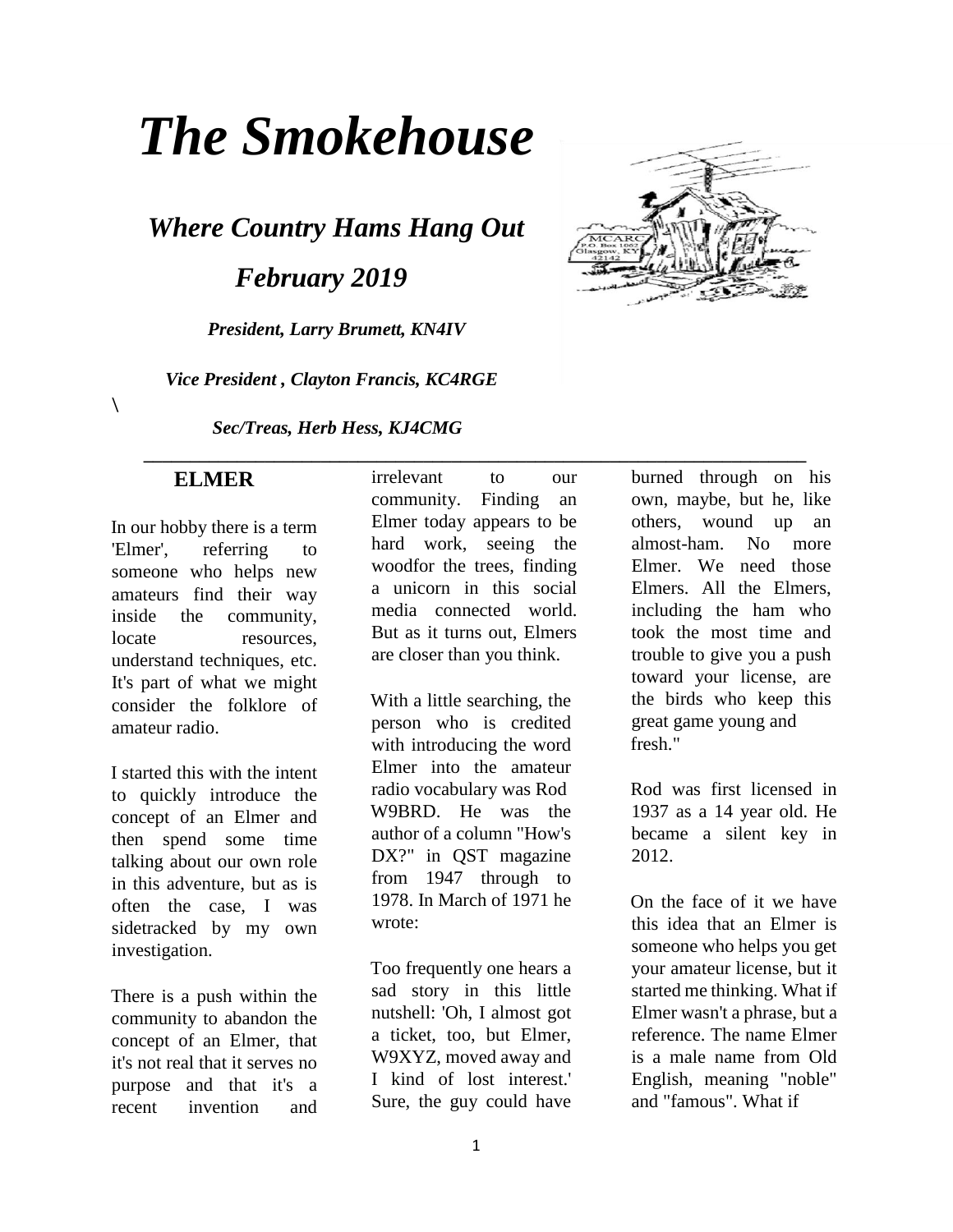W9XYZ wasn't an actual callsign, but an example, given Rod was licensed as W9BRD, it would be simple to think of XYZ as a random suffix, much like I might use VK6XYZ, which happens to be a nonexistent call at the moment.

What if Rod was saying: Oh, I almost got a ticket too, but Peter VK6LB, or Paul VK5PAS or Mary VK4PZ, moved away and I kind of lost interest.

Instead of using real amateurs like I just did, Rod wanted to use a generic name, someone "nobel" and "famous", with a generic callsign to not single out a particular person.

The reference to "Elmer" takes on a whole different meaning. It means anyone, you, me, the amateur at your club, anyone who can help another person become an amateur.

As it turns out, "Elmer" is all of us, it's a way to refer to anyone and everyone, it's not a specific role or purpose, it's the invitation to you to help another amateur.

This of course means that you need to step-up. You don't need to put on your Elmer cape and become a

superhero, you just need to be part of the community, to ask questions, to help with discovering answers and to encourage investigation into this exciting pursuit of amateur radio.

So, are you an Elmer and if not, what are you going to do about it?

## **MCARC Meeting, January 15th, 2019.**

The meeting came to order at 7pm in the basement of the City Hall Building located in Glasgow, KY.

KY4BC made a motion, seconded by KC4RGE to dispense with the reading of the minutes. Motion passed.

### KD4SS gave the financial report. He reported

\$xxxx.xx in the checking and \$xxxxx.xx in the savings. Motion made by KY4BC, seconded by K8RPG to accept the financial report. Motion passed.

Committee Reports:

Repeater Committee: KD4SS will pay the tower climber \$1000.00 for the work he has done so far. The tower has broken shackles on some of the guy wires and the climber is

unable to climb the tower until they are fixed. The fence around the site has been expanded and the drive to the site needs to be re-graded. Marcus with Southern Kentucky Communications stated that the roadwork and tower repairs should be done soon.

Hamfest Committee: 89 tables out of 115 tables have been sold. Given past numbers, the tables should sell out soon. We are planning on having tailgating again this year. We should finalize everything at out February meeting. KD4SS noted that with the government shutdown, the FCC is not processing any new applications or renewals.

Field Day/Special Event Committee: No report.

Webpage Committee: No report.

Old Business:

Badges have been ordered. The vendor is to start making them soon. He will contact KJ4CMG when they are c ready to ship with a total cost for the badges. 31 badges were ordered.

New Business:

WN3NFD was introduced to the group. He recently moved to the Munfordville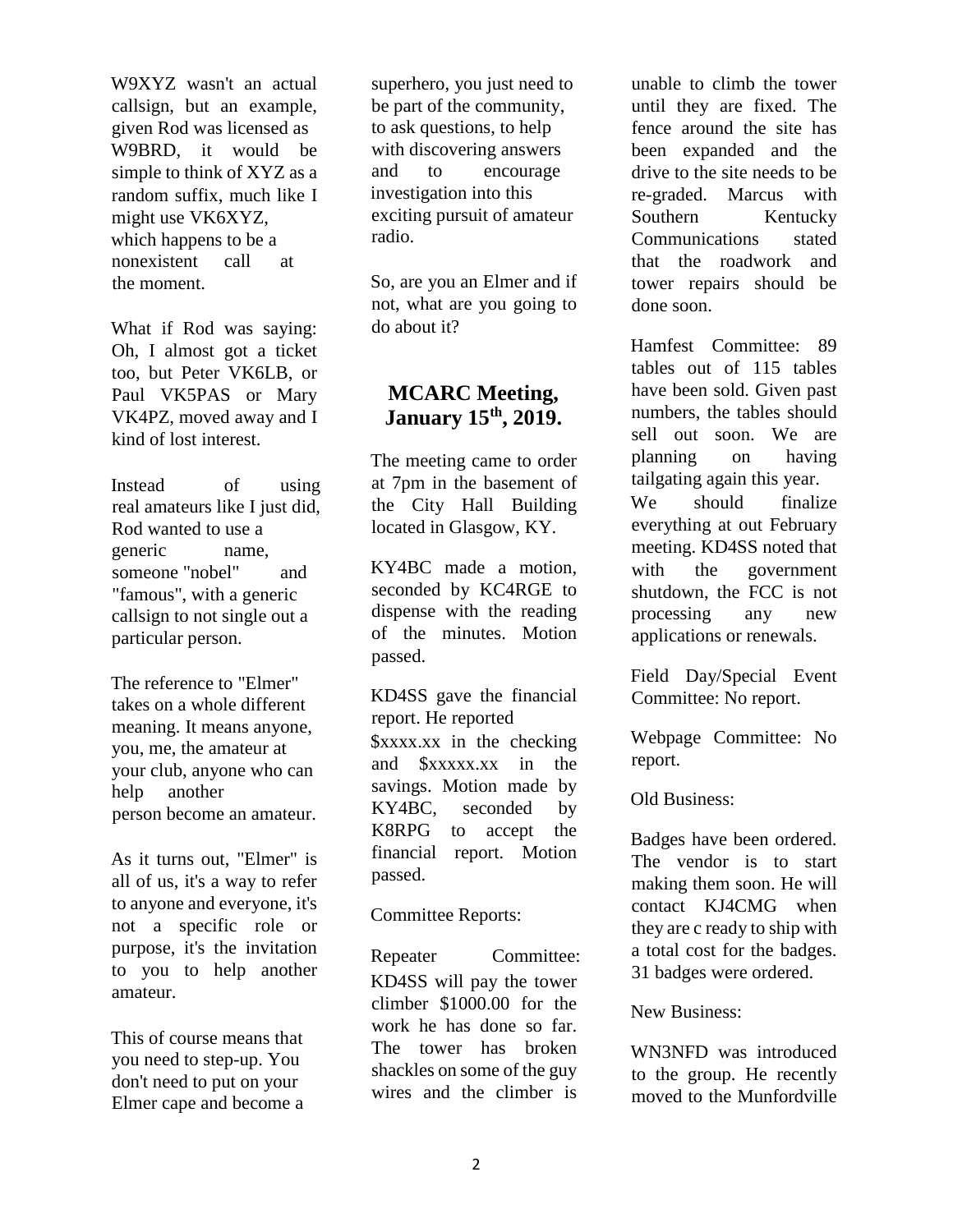area. He also introduced his wife who is interested in getting licensed. KN4IV nominated WN3NFD for membership. We will vote on him at the next meeting he attends.

Committee assignments for 2019:

Repeater Committee: W4RRK, KG4KGY, KJ4CMG, KF4HNF;

Hamfest Committee: KN4IV, N4AES, N9FXU, KG4ABA; Webpage Committee: W3JBG, KC4RGE; KN4WLS,

Field Day Committee: N4AES, KK4OVW. KK4RJV,

Old Kentucky Hams will meet on January  $26<sup>th</sup>$ , 2019. Meet at 6pm in Rafferty's in Bowling Green, KY. The Old

Kentucky Hams is a very old ham club that has members from many different states. Meetings originally took place in Mammoth Cave. The club has been meeting since the 1930's. Meetings are held twice a year in January and June. Lifetime dues are \$1.00. For more information, search for My Old Kentucky Hams on Facebook.

KD4SS gave a presentation on a YouTube video. The

topic was radio history with Jim Ferguson.

No further business to come before the meeting, KC4RGE made a motion, seconded by W4RRK to adjourn. Motion passed. The meeting adjourned at 7:34pm. There were 13 members and 2 guests at the meeting.



## **Earth's Magnetic North Pole Shifts toward Siberia**

National Centers for Environmental Information (**NCEI**) scientists have updated the world magnetic model (WMM) mid-cycle, as Earth's northern magnetic pole has begun shifting quickly away from the Canadian Arctic and toward Siberia, an **NCEI report** said this week. The new WMM more accurately represents the change of the magnetic field since 2015. The alteration could have an impact on government, industry, and consumer electronics.

"Due to unplanned variations in the Arctic region, scientists have released a new model to more accurately represent the change of the magnetic field," the report said,

noting that updated versions of the WMM are typically released every 5 years. This update comes about 1 year early.

"This out-of-cycle update before next year's official release of WMM 2020 will ensure safe navigation for military applications, commercial airlines, search and rescue operations, and others operating around the North Pole," said NCEI, which is part of the National Oceanographic and Atmospheric Administration (NOAA). "Organizations such as NASA, the Federal Aviation Administration, US Forest Service, and many more use this technology. The military uses the WMM for undersea and aircraft navigation, parachute deployment, and more."

Other governmental entities use the technology for surveying and mapping, satellite/antenna tracking, and air traffic management. Smartphone and consumer electronics companies also rely on the

WMM to provide consumers with accurate compass apps, maps, and GPS services.

Airport runways may be the most visible example of a navigation aid updated to match shifts in Earth's